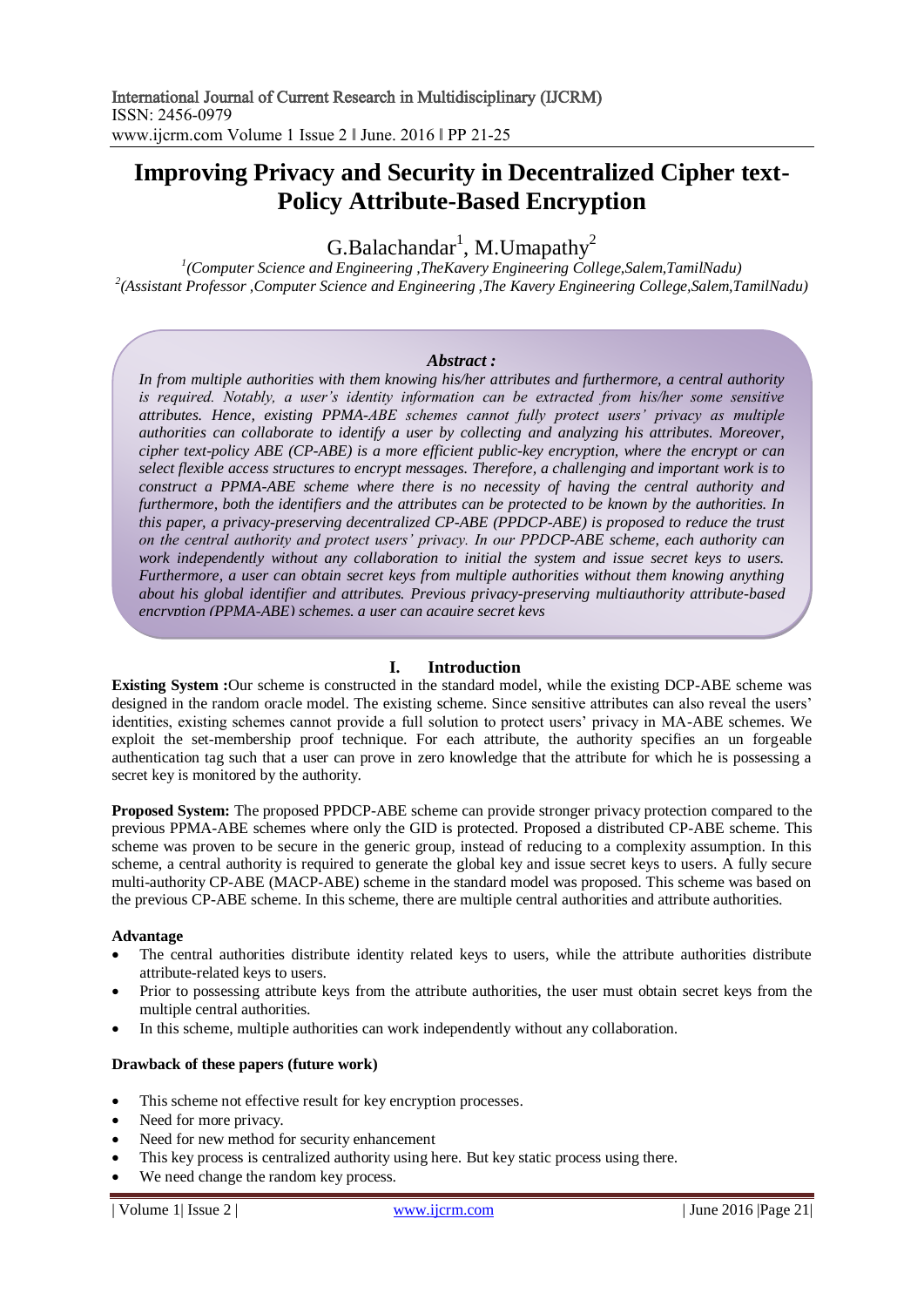- We must using AES 256bit key process. This is high level bit encryptions.
- Need for time limit for key process.
- Find the internal packet missing problem.
- Trace out the missing packet

# **II. Literature survey**

**Improving privacy and security in decentralized ciphertext-policy attribute-based encryption :**Attributebased Encryption Sahai and Waters introduced the first attribute-based encryption (ABE) where both the ciphertext and the secret key are labelled with a set of attributes. A user can decrypt a ciphertext if and only if there is a match between the attributes listed in the ciphertext and the attributes held by him. ABE schemes can be classified into two types: key-policy ABE (KPABE) and ciphertext-policy ABE (CP-ABE). KP-ABE. In a KP-ABE scheme, the ciphertext is associated with a set of attributes, while an access structure is embedded in the secret keys CP-ABE. In a CP-ABE scheme, an access structure is embedded in the ciphertext, while the secret keys are associated with a set of attributes.

**Multi-Authority Attribute-based Encryption :** In the seminal work, Sahai and Waters left an open problem, namely how to construct an ABE scheme where the secret keys can be extracted from multiple authorities so that users can reduce the trust on the central authority. Chase answered this question affirmatively by proposing an MAABE scheme. As mentioned in, the technical hurdle in constructing an MA-ABE scheme is to resist the collusion attacks. To overcome this hurdle, all secret keys of a user are tied to his GID. In [10], multiple authorities must interact to initialize the system, and a central authority is required. Lin et al. proposed an MA-ABE scheme where the central authority is not required. This scheme was derived fromthe distributed key generation (DKG) protocol and the joint zero secret sharing (JZSS) protocol. To initialize the system, the multiple authorities must collaboratively execute the DKG protocol and the JZSS protocol twice and k times, respectively, where k is the degree of the polynomial selected by each authority. Each authority must keep  $k+2$ secret keys. Furthermore, this scheme is k-resilient, namely the scheme is secure if and only if the number of the compromised users is no more than k, and k must be fixed in the setup stage. Muller et al. [20] proposed a distributed CP-ABE scheme.

This scheme was proven to be secure in the generic group [4], instead of reducing to a complexity assumption. In this scheme, a central authority is required to generate the global key and issue secret keys to users. A fully secure multi-authority CP-ABE (MACP-ABE) scheme in the standard model was proposed by Liu et al.[21]. This scheme was based on the previous CP-ABE scheme [8]. In this scheme, there are multiple central authorities and attribute authorities. The central authorities distribute identity related keys to users, while the attribute authorities distribute attribute-related keys to users. Prior to possessing attribute keys from the attribute authorities, the user must obtain secret keys from the multiple central authorities. This scheme was constructed in the bilinear group with Composite order  $(N = p1p2p3)$ . Lekwo and Waters [11] proposed a new MA-ABE schemecalled decentralizing CP-ABE (DCP-ABE) scheme. This scheme improved the previous MA-ABE schemes that require collaborations among multiple authorities to initial the system.In this scheme, no cooperation between the multiple authorities is required in the setup stage and the key generation stage, and a central authority is not required. Notably, an authority in this scheme can join or leave the system dynamically without the need to reinitialize the system. The scheme was constructed in the bilinear group with composite order  $(N = p1p2p3)$ , and achieved full (adaptive) security in the random oracle model. Furthermore, they also proposed two methods to create a prime order group variant of their scheme. Nevertheless, the authorities can collect a user's attributes by tracing his GID. Chase and Chow first proposed [12] a privacy-preserving MA-ABE (PPMA-ABE) scheme which improved the previous scheme [10] and removed the need of a central authority.In previous MA-ABE schemes, to obtain the corresponding secret keys, a user must submit his GID to each authority.

Hence, multiple authorities can collaborate to collect the user's attributes by his GID. In Chase and Chow provided an anonymous key issuing protocol for the GID by using the 2-party secure computing technique. As a result, a group of authorities cannot collaborate to collect the users attributes by tracing his GID. Nevertheless, the multiple authorities must cooperate to initial the system. Meanwhile, each pair of authorities must execute the 2-party key exchange protocol to share the seeds of the selected pseudorandom functions (PRFs) [22]. This scheme is N −2 tolerant, namely the scheme is secure if and only if the number of the compromised authorities is no more than  $N - 2$ , where N is the number of the authorities in the system. The authorities cannot know any information about the user's GID, but they can know the user's attributes. Chase and Chow [12] also left an open challenging research problem on how to construct a PPMA-ABE scheme without the need of cooperation's among authorities. Li [15] proposed a MACP-ABE scheme with accountability. In this scheme,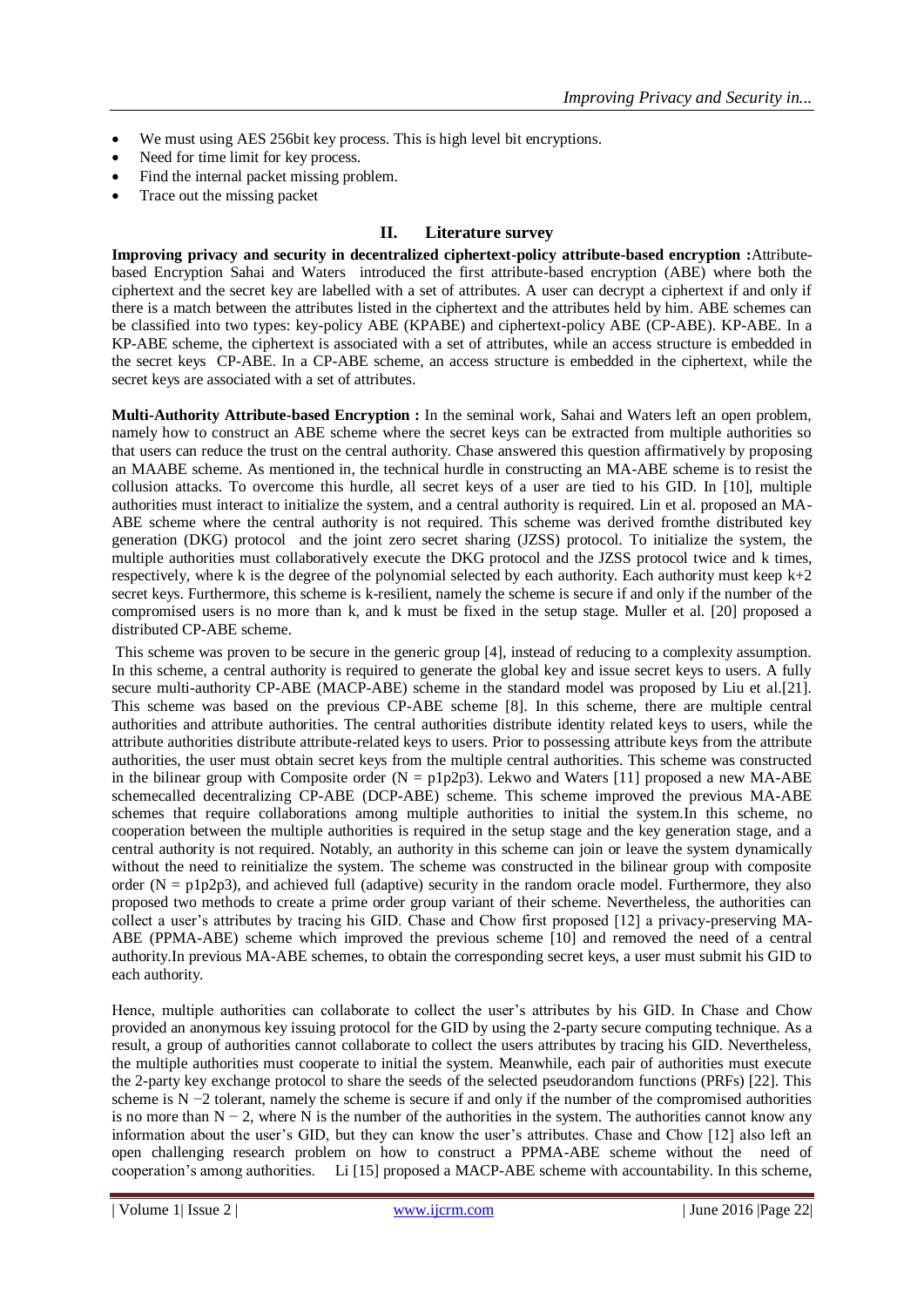the anonymous key issuing protocol [12] was employed. Specifically, a user can be identified when he shared His secret keys with others. Likewise, the multiple authorities must cooperate to initialize the system. Recently, a privacy-preserving decentralized KP-ABE (PPDKP-ABE) scheme was proposed by Han et al. . In this scheme, multiple authorities can work independently without any collaboration. Especially, a user can obtain secret keys from multiple authorities without releasing anything about his GID to them, and the central authority is not required. Qian et al. Proposed a privacy-preserving decentralized CPABE (PPDCP-ABE) scheme where simple access structures can be implemented. Nevertheless, similar to that in the authorities in these schemes can also collect the user's attributes. C. Anonymous Credential In an anonymous credential system [23], a user can obtain a credential from an issuer, which includes the user's pseudonym and attributes. By using it, the user can convince a third party that he obtains a credential containing the given pseudonym and attributes without releasing any other information. In a multiple-show credential system [24], a credential can be demonstrated an arbitrary number of times, and cannot be linked to each other. Therefore, when constructing our PPDCP-ABE, we assume that each user has obtained an anonymous credential including his GID and attributes. Then, he can convince the multiple authorities that he has a GID and holds the corresponding attributes by using the anonymous credential technique.

**Multi-Processor Architectural Support for Protecting Virtual Machine Privacy in Untrusted Cloud Environment :**Cloud computing is revolutionizing the information technology, ranging from personal to enterprise to government computing. While cloud computing can provide computational and storage resources on demand and at a low cost, it creates new security/privacy problems. This is fundamentally caused by the separation of resource users (i.e., cloud tenants) from resource owners (i.e., cloud providers).New threats and concerns include: (i) failures in ensuring separation between tenants in terms of storage and memory;(ii) subversion of hypervisor or Virtual Machine Monitor (VMM) [1]; (iii) attacks launched from one Virtual Machine (VM) against the host platform or the other located VMs on the same platform [2, 3]; (iv) eavesdropping a tenant's VM contents by a compromised VMM, untrusted resource owners, or malicious insiders. These threats have caused a large degree of reluctance in adopting the cloud paradigm [4,5]. According to a survey of more than 500 global executives and IT managers in 17 countries [6], 20% executives trust their internal systems over the cloud due to concerns about security threats and loss of control over data and systems. Indeed, many data centre customers demand their services to be hosted by dedicated servers that are physically isolated from other customers' servers. This would ruin, to a large extent, the merits of cloud computing that are essentially based on virtualization and sharing of physical resources.

**Access control and secure data retrieval based on ciphertext policy attribute-based encryption in decentralized DTNS :** Now days many computing devices e.g. PDAs, smart-phones, sensors have wireless interfaces and hence can form ad hoc networks. Wireless adhoc networks allow nodes to communicate with one another without relying on any fixed infrastructure. These rapidly deployable networks are very useful in several scenarios e.g. [1] military network environments, connections of wireless devices carried by soldiers may be temporarily disconnected by environmental factors, jamming and mobility, especially when they operate in terrestrial environments. Disruption- tolerant network (DTN) technologies are becoming successful solutions that allow nodes to communicate with each other in these extreme terrestrial environments [2]-[4]. Typically, when there is no end-to-end connection between a source and a destination pair, the messages from the source node may need.To wait in the intermediate nodes for a substantial amount of time until the connection would be eventually established. For storage and replicate the data storage node is introduced [5][6]where authorized mobile nodes can access the necessary information quickly. Many military applications require increased protection of confidential data including access control methods that are cryptographically enforced [7], [8]. In many cases, it is desirable to provide differentiated access services such that data access policies are defined over user attributes or roles, which are managed by the key authorities. Multiple key authorities manage their attribute independently in DTN [9], [10].

The concept of attribute-based encryption (ABE) [11]–[14] is a promising approach that fulfils the requirements for secure data retrieval in DTNs. ABE features a mechanism that enables an access control over encrypted data using access policies and ascribed attributes among private keys and ciphertexts. Especially, ciphertexts-policy ABE (CP-ABE) provides a scalable way of encrypting data such that the encryptor defines the attribute set that the decryptor needs to possess in order to decrypt the ciphertext [13].Thus, different users are allowed to decrypt different pieces of data per the security policy. However, the problem of applying the ABE to DTNs introduces several security and privacy challenges. Since some users may change their associated attributes at some point (for example, moving their region), or some private keys might be compromised, key revocation (or update) for each attribute is necessary in order to make systems secure.

However, this issue is even more difficult, especially in ABE systems, since each attributes conceivably shared by multiple users (henceforth, we refer to such a collection of users as an attribute group).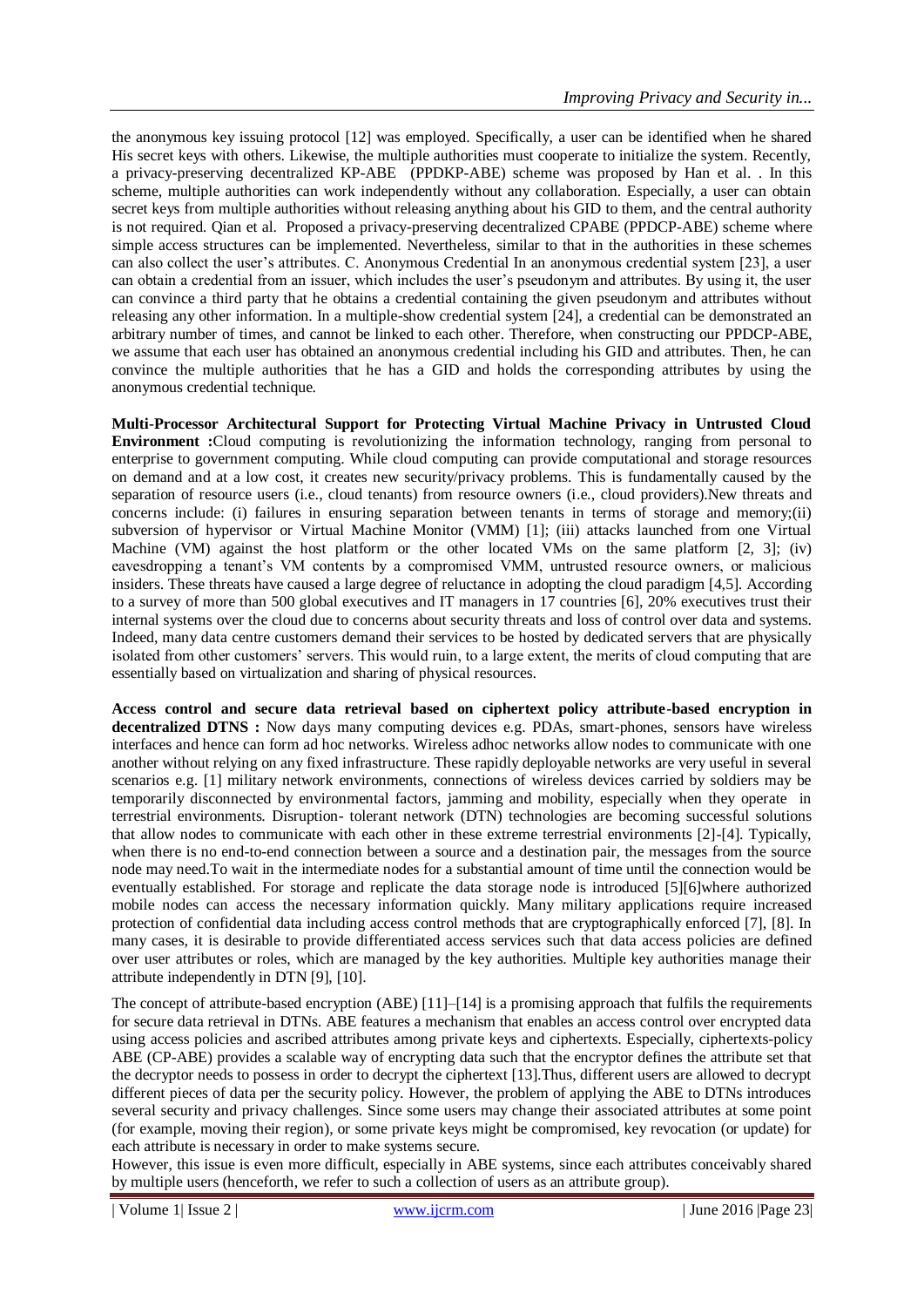This implies that revocation of any attribute or any single user in an attribute group would affect the other users in the group.For example, if a user joins or leaves an attribute group, the associatedattribute key should be changed and redistributed to all the other members in the same group for backward or forward secrecy. It may result in bottleneck during rekeying procedure or security degradation due to the windows of vulnerability if the previous attribute key is not updated immediately.

One more challenging issue is Key escrow problems ,CP-ABE, authority's master secret key is used to generates private keys of users associated set of attributes. So, the key authority can decrypt every cipher text addressed to specific users by generating their attribute keys. If the key authority is compromised by adversaries when deployed in the hostile environments, this could be a potential threat to the data confidentiality or privacy especially when the data is highly sensitive. The key escrow is an inherent problem even in the multipleauthority systems as long as each key authority has the whole privilege to generate their own attribute keys with their own master secrets.

Since such a key generation mechanism based on the single master secret is the basic method for most of the asymmetric encryption systems such as the attribute- based or identity-based encryption protocols removing escrow in single or multiple-authority CP-ABE is a pivotal problem. The last challenge is the coordination of attributes issued from different authorities. When multiple authorities manage and issue attribute keys to users independently with their own master secrets, it is very hard to define fine-grained access policies over attributes issued from different authorities. For example, suppose that attributes "role 1" and "region 1" are managed by the authority A, and "role 2" and "region 2" are managed by the authority B. Then, it is impossible to generate an access policy (("role 1" OR "role 2") AND ("region 1" or "region 2")) in the previous schemes because the OR logic between attributes issued from different authorities cannot be implemented. This is due to the fact that the different authorities generate their own attribute keys using their own independent and individual master secret keys. Therefore, general access policies, such as "-out-of- "logic, cannot be expressed in the previous schemes, which is a very practical and commonly required access policy.

ABE comes in two flavors called key-policy ABE (KP-ABE)andciphertext-policy ABE (CP-ABE). In KP-ABE, the encryptor only gets to label a ciphertext with a set of attributes. The key authority chooses a policy for each user that determines which ciphertexts he can decrypt and issues the key to each user by embedding the policy into the user's key. However the roles of the cipher texts and keys are reversed in CP-ABE. In CP-ABE, the ciphertext is encrypted with an access policy chosen by an encryptor, but a key is simply created with respect to an attributes set. CP-ABE is more appropriate to DTNs than KP-ABE because it enables encryptorssuch as a commander to choose an access policy on attributes and to encrypt confidential data under the access structure via encrypting with the corresponding public keys or attributes [4], [7], [15] location of node tracked to reduce overhead [18].

**Effective Data Retrieval in Disruption Tolerant Networks Using Cipher Text Policy-Attribute Based Encryption :**The Disruption tolerant networks [1] has many application such as space environment and terrestrial environment in which terrestrial environment mainly concerned with IntermittentlyConnected Networks( ICNs) and frequency partitions(FPs), where ICNs doesn't prevent communication between the disconnected areas and FPs doesn't allow for resource allocation. The terrestrial environment of DTN is envisioned for Under Water Networks (UMNs), Pocket Switched Networks (PSNs), Vehicular Ad-hoc Networks (VANETs) and Airborne Networks (ANs). UMNs are deployed to perform collaborative monitoring tasks over an oceanographic area. The characteristics of UMNs are transmission loss, noise, multipath, high delay and delay variance and doppler spread PSN is a new communication paradigm for mobile devices. It takes advantage of every communication opportunity, and the physical mobility of the devices, in order to transport data to destinations. VANET uses cars as mobile nodes in a MANET to create a mobile network. A VANET turns every participating car into a wireless router or node, allowing cars approximately 100 to 300 meters of each other to connect and, in turn, create a network with a wide range. ANs are proposed network in which all nodes would be located in aircraft. The network is intended for use in aviation communications, navigation, and surveillance (CNS) and would also be useful to businesses, private Internet users, and government agencies, especially the military. The attribute-based encryption is a promising approach for encryption and decryption using public key encryption (PKE), Identity based encryption (IDE), Fuzzy identity based encryption (Fuzzy-IDE), Cipher-text policy or key policy attribute based encryption (CP-ABE or KP-ABE) [2], [8]. The concept of attribute-based encryption (ABE) [4],[7] provides access policies and described attributes among private keys and Cipher text.

The major difference between CP-ABE and KP-ABE in Cipher text–policy ABE [2], [5], access policy is associated in the Cipher text and in key-policy ABE access policy is associated with the private key.